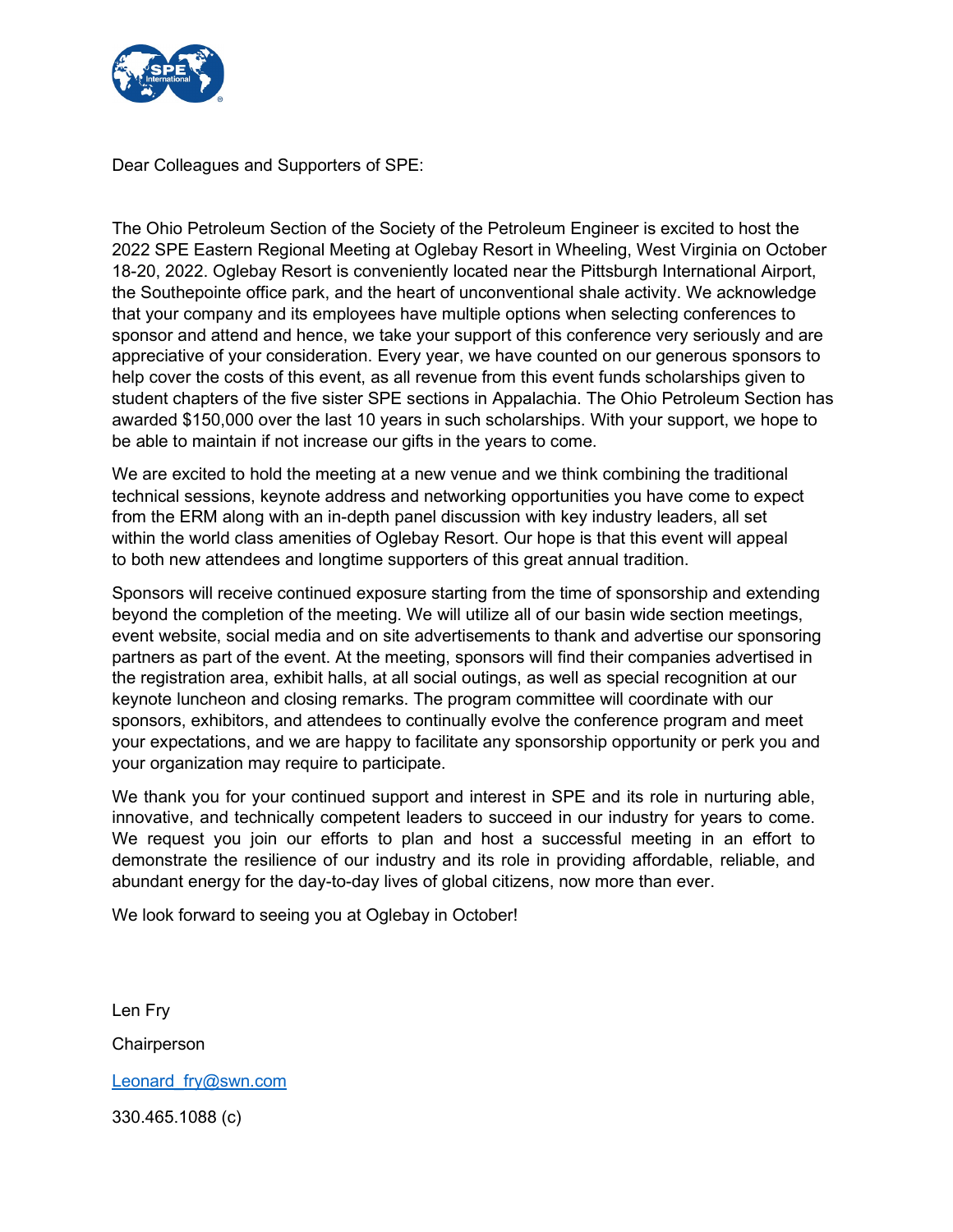

## Why Sponsor SPE?

Positive Exposure – The Eastern Regional Meeting is the largest SPE event in the Appalachian basin each year, drawing an average of approximately 250 attendees each year. This meeting provides a wide variety of industry personnel, exhibitors, and operators throughout the region to network with their peers and raise awareness of their organizations. As a sponsor, your company will be recognized by not only the hundreds whom attend the event, but those that attend monthly SPE meetings and receive SPE emails throughout the year leading up to and after the event.

Supporting the Future – The most important act SPE performs is supporting our future through scholarship giving and mentoring those currently enrolled in oil and gas based scholastic programs. In the last 10 years the Ohio Section of SPE has been able to give more than \$150,000 in scholarships and support to deserving students at local petroleum programs. Your contribution will allow our section to continue upholding this responsibility for years to come.

Spreading New Technology and Ideas – Financial support of the Eastern Regional Meeting means your organization provides our region with the opportunity to stay on the cutting edge of technological innovations and the new ideas presented each year. Your organization and the Appalachian Basin rely on leading technology and ideas to keep us ahead of the curve in a competitive industry, and the ability to host a robust technical program from industry leaders each year during this meeting is key to stay abreast of the latest technologies and solutions to drilling, completions and production.

Staying Active in the Community – Being active in the community and attending the event is one of the best ways to keep in touch with colleagues in your area and industry professionals beyond, as many exhibitors, sponsors and general attendees venture to the ERM from around the country and the globe. This ensures that your organization and workforce are an active part of the ventures of the greater Appalachian oil and gas industry, especially at a time when natural gas production is such a crucial issue to our collective economy and way of life.

Contact: Bill Murray | 330.224.4408 | BMurray@amref.com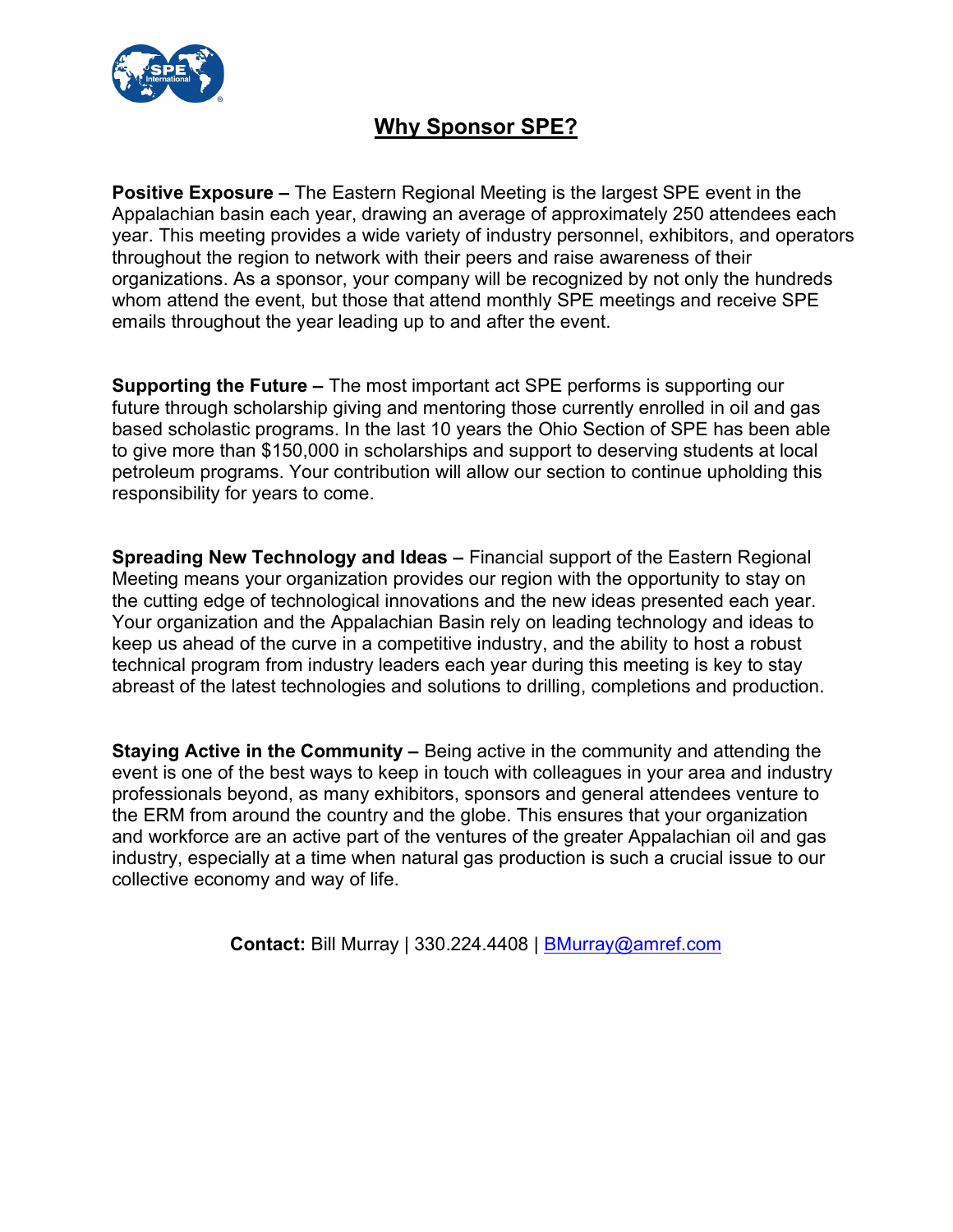

| \$10,000<br><b>Diamond</b> | Meeting Program: Full page color ad<br>Online: Logo on website front page with link to company website<br>Onsite: Sponsorship Ribbons, Scrolling logo during events (dedicated company slide)<br>$\bullet$<br>All Conference Admission (Complimentary Event Passes): 4<br>٠<br>4 Keynote Speaker Tickets<br>٠<br><b>Logo on Meeting Gift Bags</b><br>Event Activity Sponsorship (Choose 1 - Options as Available):<br>$\bullet$<br><b>Registration Lanyards</b><br>$\circ$<br>Industry Panel Sponsorship Sign/Banner<br>$\circ$<br>Keynote Luncheon Sponsorship Sign/Banner<br>$\circ$ |
|----------------------------|----------------------------------------------------------------------------------------------------------------------------------------------------------------------------------------------------------------------------------------------------------------------------------------------------------------------------------------------------------------------------------------------------------------------------------------------------------------------------------------------------------------------------------------------------------------------------------------|
| \$7,500<br><b>Platinum</b> | Meeting Program: Half page color ad<br>٠<br>Online: Logo on website front page with link to company website<br>٠<br>Onsite: Sponsorship Ribbons, Scrolling logo during events (2-sponsor slide)<br>٠<br>All Conference Admission (Complimentary Event Passes): 3<br>٠<br><b>Logo on Meeting Gift Bags</b><br>Event Activity Sponsorship (Choose 1 - Options as Available):<br>Social Event Sponsorship Sign/Banner<br>$\circ$<br>Technical Session Sponsorship Sign/Banner<br>$\circ$<br>Golf Outing Sponsorship Sign/Banner<br>$\circ$                                                |
| \$5,000<br>Gold            | Meeting Program: Company name and logo listed with other sponsors on one page<br>$\bullet$<br>Online: Logo on website sponsors page with link to company website<br>٠<br>Onsite: Sponsorship Ribbons, Scrolling of logo during events (4-sponsor slide)<br>٠<br>All Conference Admission (Complimentary Event Passes): 2<br><b>Logo on Meeting Gift Bags</b><br>٠<br>Event Activity Sponsorship (Choose 1 - Options as Available):<br>Ice Breaker / Networking Event Sponsorship Sign/Banner<br>$\circ$<br>Exhibit Hall Sponsorship Sign/Banner<br>$\circ$                             |
| \$2,500<br><b>Silver</b>   | Meeting Program: Company name and logo listed other level sponsors on one page<br>٠<br>Online: Logo on website sponsors page with link to company website<br>٠<br>Onsite: Sponsor Ribbons, Scrolling of logo during events (All Sponsors slide)<br>All Conference Admission (Complimentary Event Passes): 1<br><b>Logo on Meeting Gift Bags</b><br>Event Activity Sponsorship (Choose 1 - Options as Available):<br>$\bullet$<br>Coffee Break Sponsorship Sign/Banner<br>$\circ$<br>Door Prize Giveaway Sponsorship Sign/Banner<br>$\circ$                                             |
| \$1,000<br><b>Bronze</b>   | Meeting Program: Company name with other level sponsors on one page<br>٠<br>Online: Logo on website sponsors page with link to company website<br><b>Onsite:</b> Sponsor Ribbons, Scrolling of logo during events (All Sponsors slide)                                                                                                                                                                                                                                                                                                                                                 |
| <b>Other</b>               | Branded items may be donated for inclusion in registrant gift bags<br>$\bullet$<br>Non-branded items may be donated for inclusion in door prize giveaway. Company<br>٠<br>name will be recognized at the time of the drawing<br>If your organization is interested in a sponsorship opportunity not listed above,<br>٠<br>please contact Bill Murray to accommodate your request. All options will be<br>considered.<br>Contact: Bill Murray 330 224 4408   BMurray@amref.com                                                                                                          |